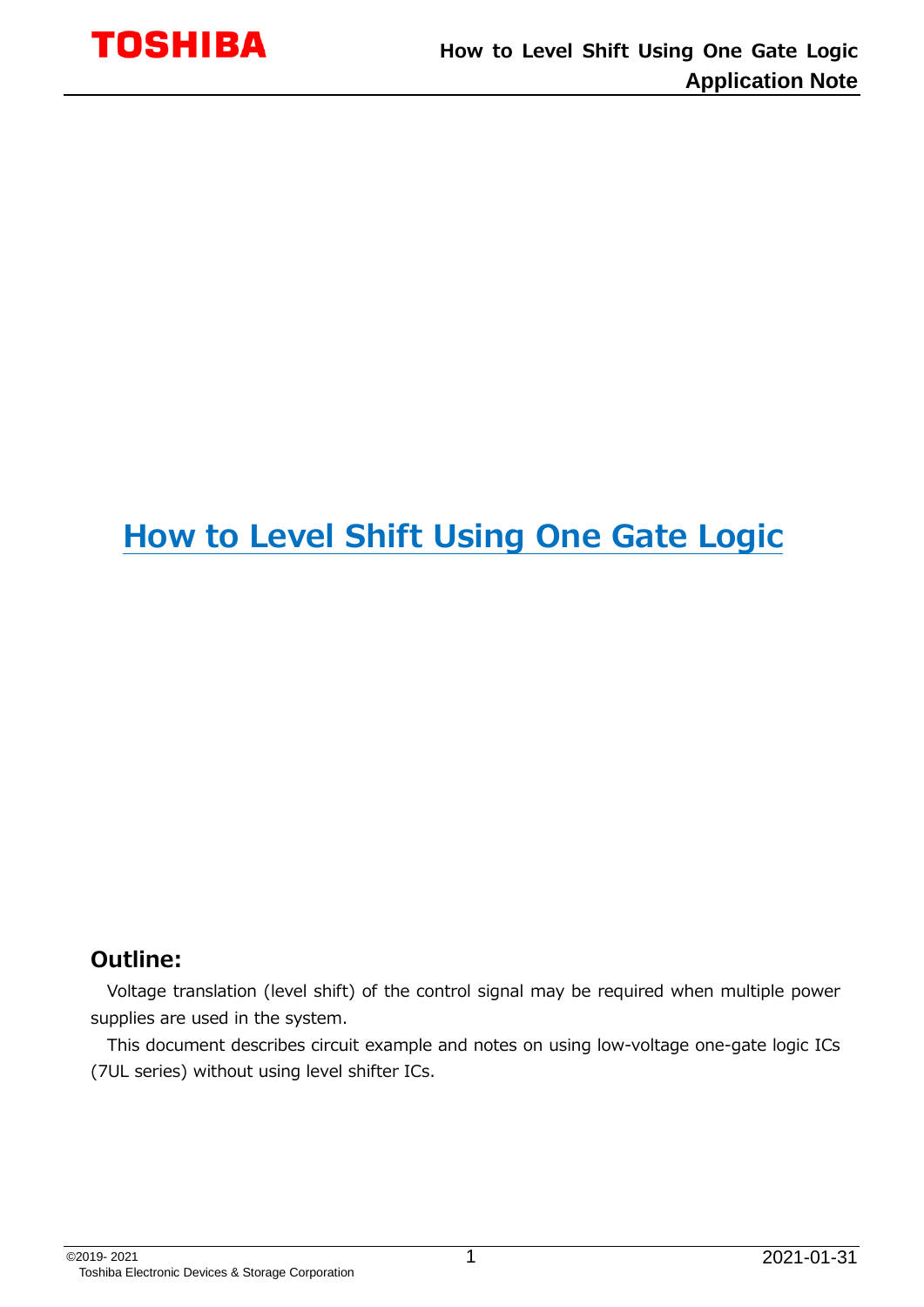

## **Contents**

<span id="page-1-0"></span>

| 3 <sup>7</sup>                                                                             |  |
|--------------------------------------------------------------------------------------------|--|
| 2.3 Advantages and disadvantages of using the one-gate logic IC 8                          |  |
| 2.2 Comparison of circuit configurations in which both logic level translation and         |  |
| 2.1. Dual-supply level shifter ICs and the one-gate logic IC: 7UL series 3                 |  |
| 2. Level shift circuits with a dual-supply level shifter IC and with a one-gate logic IC 3 |  |
|                                                                                            |  |
|                                                                                            |  |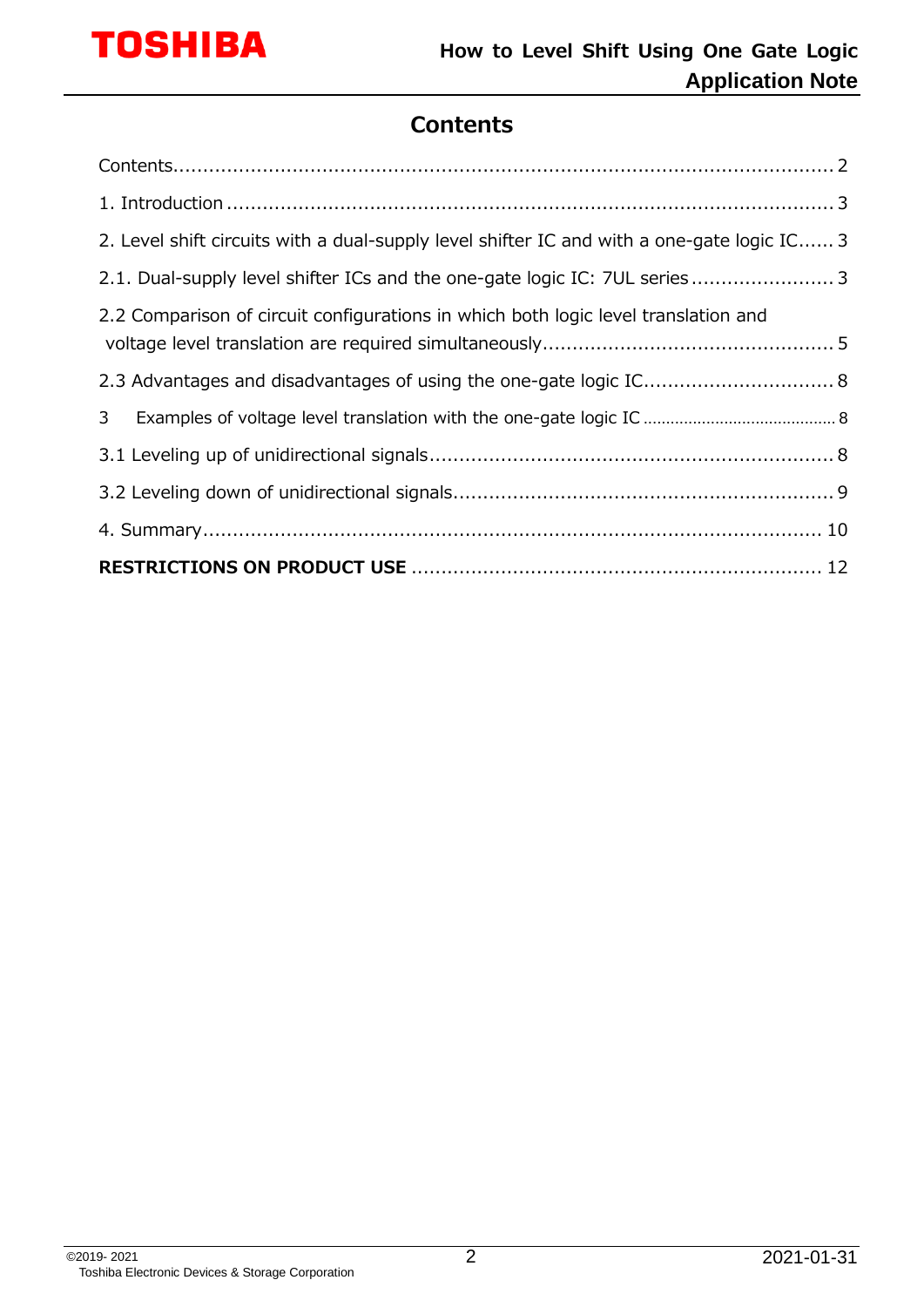## <span id="page-2-0"></span>**1. Introduction**

In battery-powered electronic devices, systems are becoming more multifunctional and low-power consumption. Especially in main ICs such as CPUs and MPUs that function as the cores of the systems, finer processes are adopted with lower operating and control signal voltage.

In contrast, when a set is remodeled, existing peripheral ICs that have been adopted are retained in some cases instead of adopting new generations for cost reduction and simpler design. As a result, the use of lower voltage progresses slowly. Therefore, different voltage levels often exist in operating voltages and control signals within the system.

To resolve the voltage differences, dual-supply level shifter ICs have been widely used. This Application Note describes how to resolve this problem more easily at lower costs by using a singlesupply logic IC, by taking Toshiba's one-gate logic IC: 7UL series products as an example.

#### <span id="page-2-1"></span>**2. Level shift circuits with a dual-supply level shifter IC and with a one-gate logic IC**

#### <span id="page-2-2"></span>**2.1. Dual-supply level shifter ICs and the one-gate logic IC: 7UL series**

A dual-supply level shifter IC is a buffer IC that uses two power supplies (VCCA and VCCB). The IC is specialized for voltage level translation of high level signals and not equipped with the logic functions (AND, OR, NOR, etc.). It operates with VCCA of 1.1 V to 2.7 V and VCCB of 1.65 V to 3.6V. It can support various voltage levels, including voltage level translation from 1.1 V to 3.6 V.

The one-gate logic IC: 7UL series ICs are single-supply logic ICs. The series consists of two types: the 7UL1G series that can operate at 0.9 V or higher and the 7UL1T series that allows for voltage level translation from 1.2 V to 3.6 V. Most of the ICs are equipped with gate functions. They are suitable for applications in which both voltage level translation and logic functions are required simultaneously.

The 7UL1G series ICs can receive input of up to 3.6 V regardless of supply voltage by using the 3.6-V input-tolerant function(\*). They are suitable for applications in which logic level translation and voltage level down translation are required.

The 7UL1T series ICs are suitable for applications in which logic level translation and voltage level up translation are required because of the high level threshold voltage of 1.2 V or lower.

<sup>\*</sup> The input-tolerant function prevents current from flowing from the input to the power supply when input voltage is higher than the supply voltage or when the supply voltage VCC is 0 V. Being "tolerant" means having tolerance.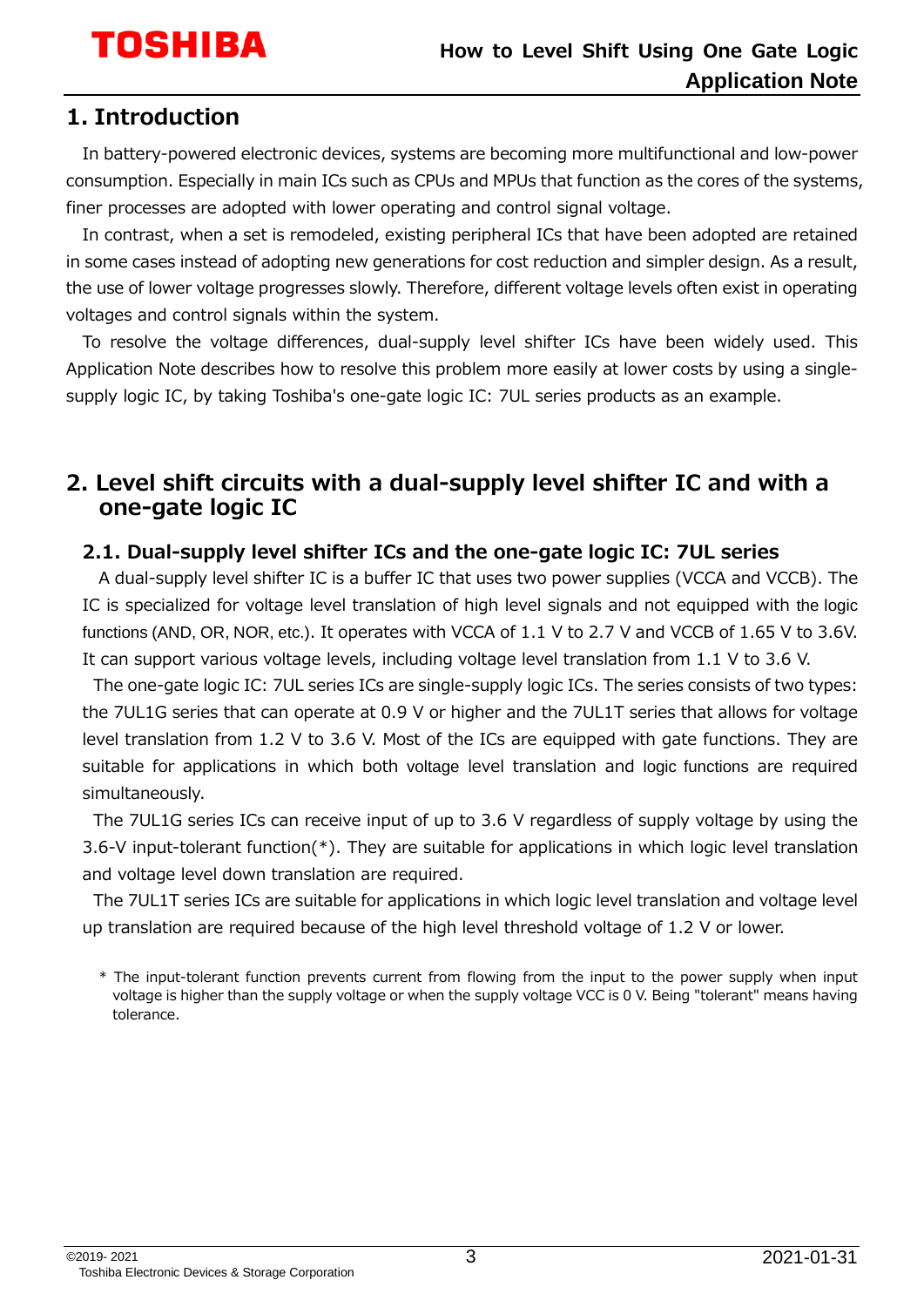

Figure 2.1.1 Example of an application of the 7UL series for interfacing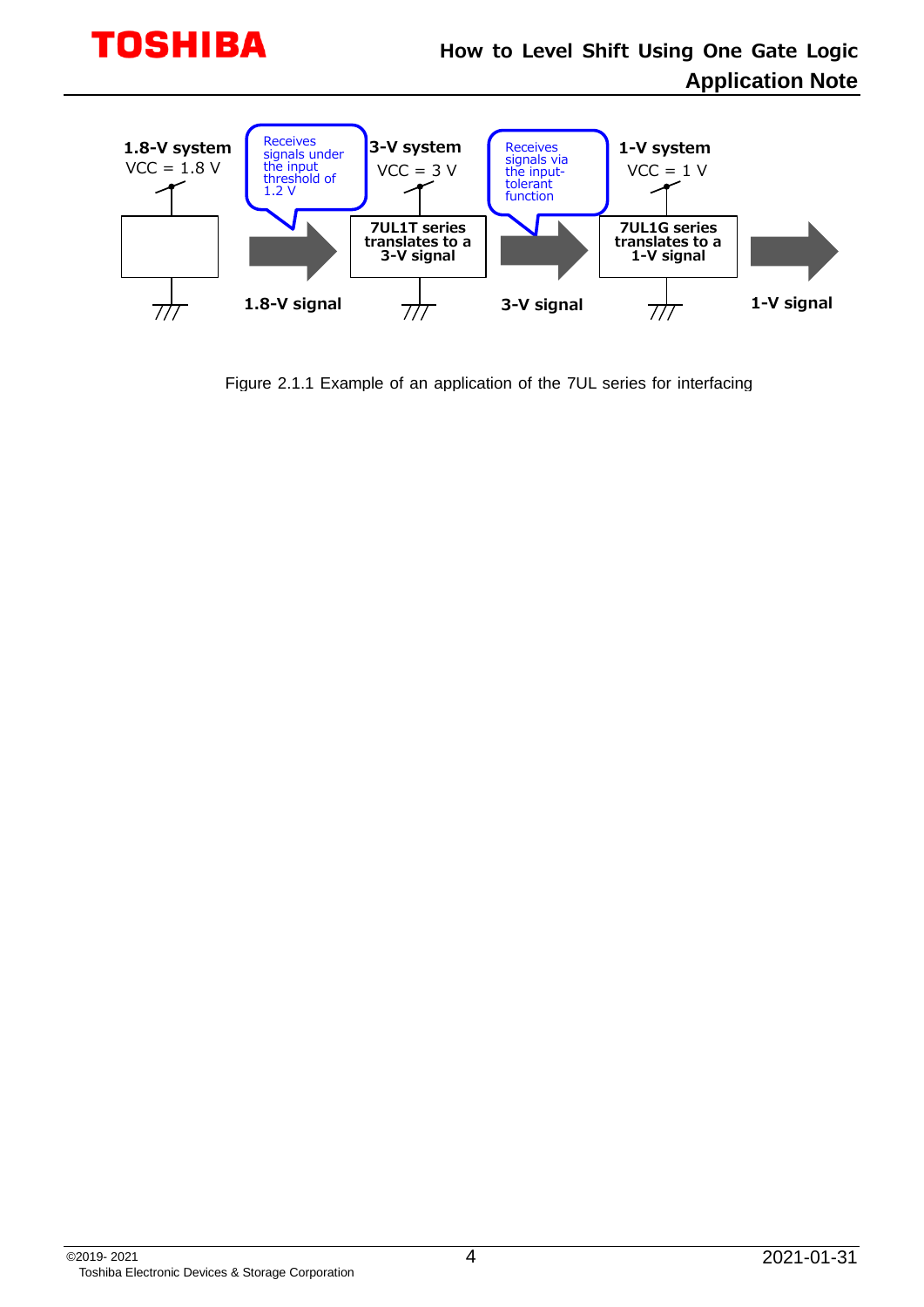#### <span id="page-4-0"></span>**2.2 Comparison of circuit configurations in which both logic level translation and voltage level translation are required simultaneously**

The inputs and output of AND logic used for logic conversion might be in different voltage domains. This subsection compares voltage translation using a dual-supply level-shifter IC and a one-gate logic IC. Figure 2.2.1 shows an example of a circuit using AND logic that requires voltage translation.

Figure 2.2.1 Example of a circuit requiring both an AND circuit and voltage level translation

 System 3 (3.3 V) operates when System 1 (1.8 V) and System 2 (2.5 V) operate simultaneously



| System   | System   | System  |  |
|----------|----------|---------|--|
| 1 Output | 2 Output | 3 Input |  |
|          |          |         |  |
|          |          |         |  |
|          |          |         |  |
|          |          |         |  |

This example shows a circuit in which System 3 operates when both System 1 and System 2 operate simultaneously. System 1 and System 2 output the high level voltage as a control signal when operating. System 3 has a control terminal that operates at the high level voltage. The AND circuit is required to input the high level voltage into System 3 when the control signals of System 1 and System 2 are both high level voltage output. In addition, the system supply voltages are different: System 1: 1.8 V, System 2: 2.5 V, and System 3: 3.3 V. Therefore, voltage level translation is required to match the system voltages.

Conventionally, a dual-supply level shifter IC has been used for this voltage level translation. However, the same operation can be achieved more easily at lower costs by using one single-supply one-gate logic IC, as shown in Table 2.2.2.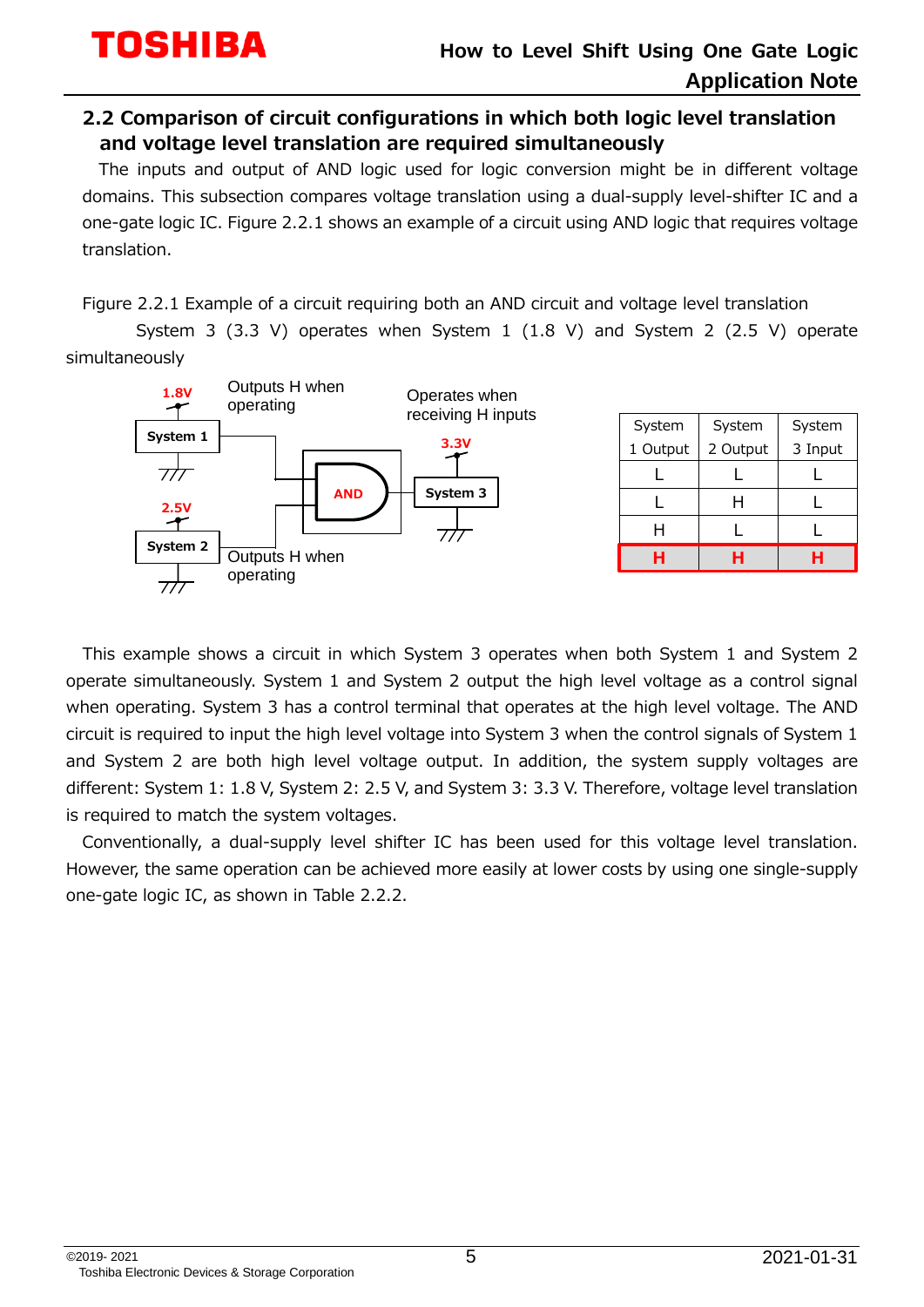# **TOSHIBA**

## **How to Level Shift Using One Gate Logic Application Note**

Table 2.2.2

Comparison between using a dual-supply level shifter IC and using a single-supply one-gate logic IC

| Circuit<br>Configuration                         | Dual-supply level shifter IC                                                                                                                                                                                                                                                                                                                                                                                                                               | One-gate logic IC                                                                                                                                                                                                                                        |  |  |
|--------------------------------------------------|------------------------------------------------------------------------------------------------------------------------------------------------------------------------------------------------------------------------------------------------------------------------------------------------------------------------------------------------------------------------------------------------------------------------------------------------------------|----------------------------------------------------------------------------------------------------------------------------------------------------------------------------------------------------------------------------------------------------------|--|--|
| Product(s)                                       | TC7WP3125FK ×1 piece Package: US8                                                                                                                                                                                                                                                                                                                                                                                                                          | 7UL1T08FU × 1 piece Package: USV                                                                                                                                                                                                                         |  |  |
| Used                                             | TC7SZ08FU ×1 piece Package: USV                                                                                                                                                                                                                                                                                                                                                                                                                            |                                                                                                                                                                                                                                                          |  |  |
| Major<br>Specifications<br>of Product(s)<br>Used | [TC7WP3125FK] 2-bit unidirectional<br>buffer<br>- Supply voltage (input side):<br>$VCCA = 1.1 V to 2.7 V$<br>- Supply voltage (output side):<br>$VCCB = 1.65 V to 3.6 V$<br>- High-level input threshold:<br>0.65×VCCA or lower<br>- 3.6V input-tolerant function<br>- Restriction of turning on VCCA first<br>because it is a dual-supply IC<br>[TC7SZ08FU] 2-input AND<br>- Supply voltage: VCC=1.65 V to 5.5V<br>- High-level input threshold: 0.75×VCC | [7UL1T08FU] 2-input AND<br>- Supply voltage: VCC=2.3 V to 3.6V<br>- High-level input threshold: 1.2V or<br>less<br>- 3.6V input-tolerant function<br>- No restriction on turning on VCC<br>because it is a single-supply IC                              |  |  |
|                                                  | or lower (when $VCC \ge 2.3V$ )                                                                                                                                                                                                                                                                                                                                                                                                                            |                                                                                                                                                                                                                                                          |  |  |
| Circuit<br>Schematic                             | $1.8 \vee 3.3 \vee$<br>3.3V<br>1.8 <sub>v</sub><br>Level<br>$-3.3V$<br>shift<br>2.5V<br>777<br>777<br>TC7WP3125FK TC7SZ08FU                                                                                                                                                                                                                                                                                                                                | 3.3V<br>$\star$ Number of<br>parts reduced<br>1.8 V<br>$-3.3V$<br>2.5V<br>777<br>7UL1T08FU                                                                                                                                                               |  |  |
| Description<br>of Operation                      | Voltage level translation:<br><b>TC7WP3125FK</b><br>$VCCA = 1.8$ V and $VCCB = 3.3$ V<br>Receives 1.8-V input as well as 2.5-V<br>input via the tolerant function to make<br>the high-level input to the AND circuit<br>3.3V<br>AND circuit: TC7SZ08FU                                                                                                                                                                                                     | AND circuit: 7UL1T08FU is used<br>Can receive 1.8-V input and 2.5-V<br>input directly because of the high level<br>threshold value of 1.2 V or less<br>Achieves logic level translation and<br>voltage level translation when used<br>with $VCC = 3.3 V$ |  |  |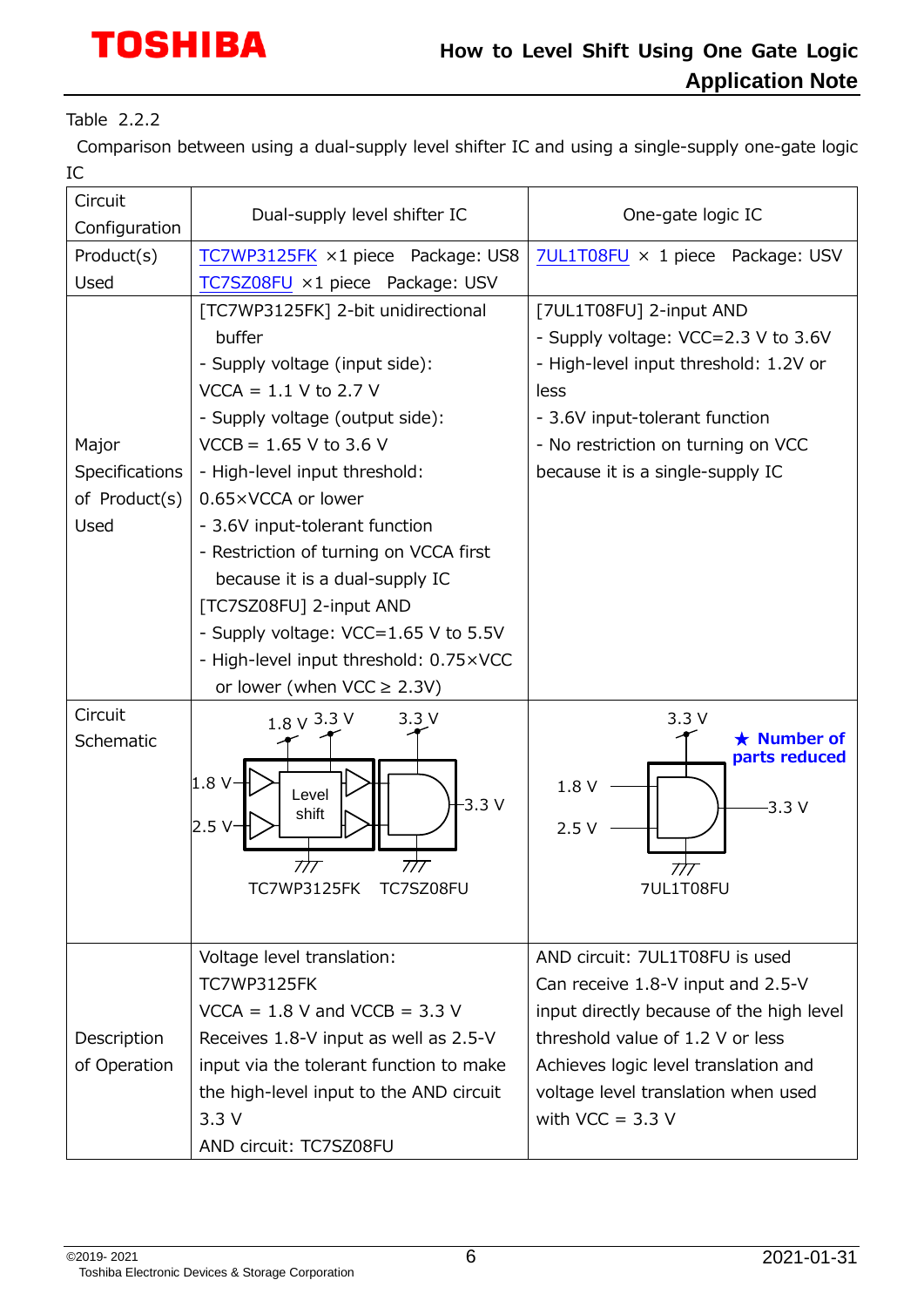

## **How to Level Shift Using One Gate Logic Application Note**

| Footprint                             | US8 $2.0 \times 3.1$ mm Area: 6.2 mm <sup>2</sup> | USV $2.0 \times 2.1$ mm Area: 4.2 mm <sup>2</sup> |  |  |
|---------------------------------------|---------------------------------------------------|---------------------------------------------------|--|--|
|                                       | USV $2.0 \times 2.1$ mm Area: 4.2 mm <sup>2</sup> | Total: $4.2 \text{ mm}^2$                         |  |  |
|                                       | Total: $10.4 \text{ mm}^2$                        | <b>★Footprint: Reduced by 60%</b>                 |  |  |
| Consumption<br>Current<br>(Quiescent) | TC7WP3125FK: ICCA = $2 \mu A$ ,                   | 7UL1T08FU: ICC = 10 $\mu$ A                       |  |  |
|                                       | $ICCB = 2 \mu A$                                  | Total: $10 \mu A$                                 |  |  |
|                                       | TC7SZ08FU: ICC = 20 $\mu$ A                       | <b>★Consumption current: Reduced by</b>           |  |  |
|                                       | Total: $24 \mu A$                                 | 58%                                               |  |  |
| Consumption<br>Current<br>(Operating) |                                                   | Operating at 1 MHz (ICC)                          |  |  |
|                                       | Operating at 1 MHz (ICCA+ICCB+ICC)                | 31 <sub>µ</sub> A                                 |  |  |
|                                       | $12 \mu A + 87 \mu A + 68 \mu A = 167 \mu A$      | ★Consumption current: Reduced by                  |  |  |
|                                       |                                                   | 81%                                               |  |  |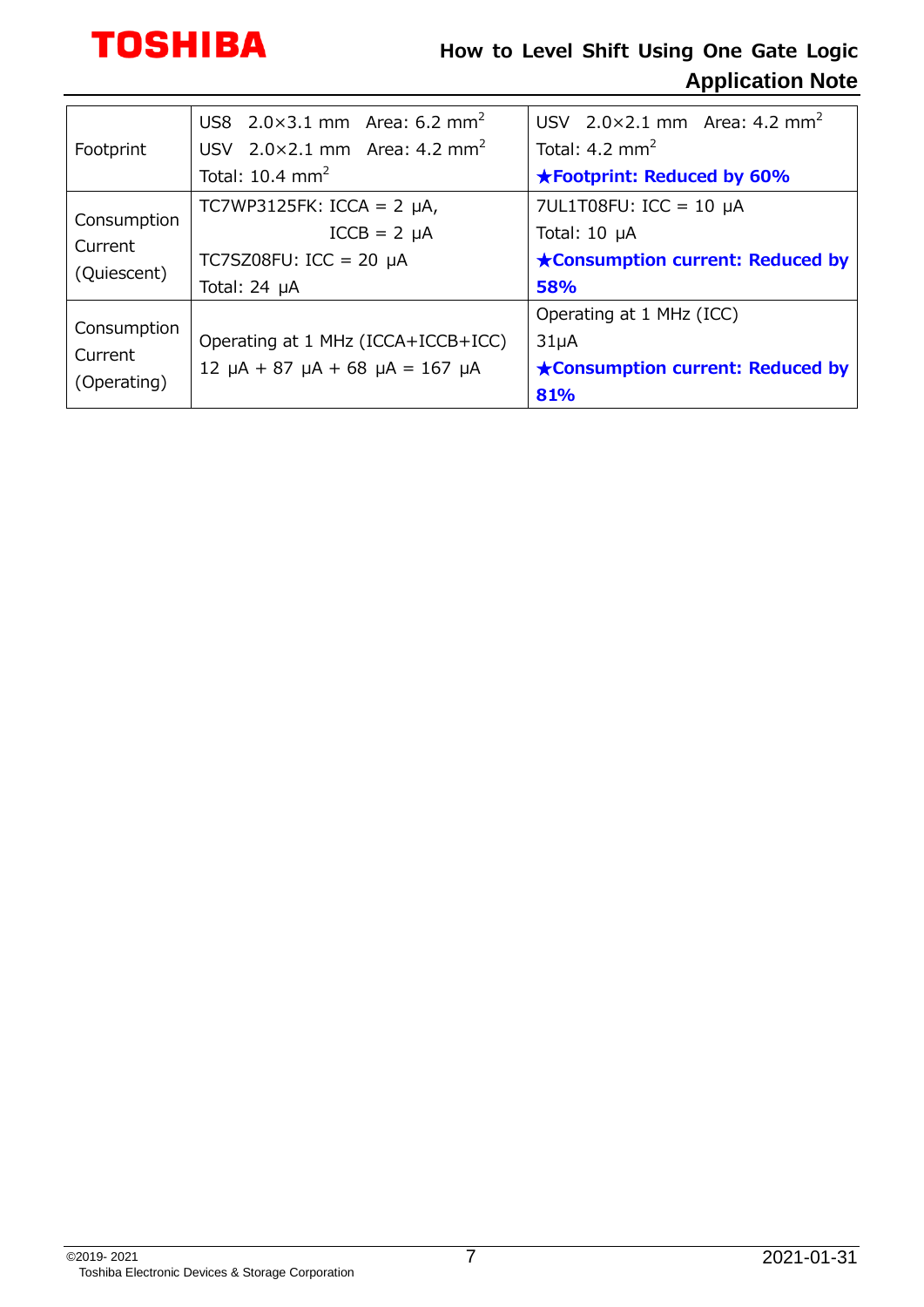<u>[Click Here](https://toshiba.semicon-storage.com/list/index.php?f%5B%5D=21%7C2%E9%9B%BB%E6%BA%90%E3%83%AC%E3%83%99%E3%83%AB%E3%82%B7%E3%83%95%E3%83%88%E3%83%90%E3%82%B9%E3%82%B9%E3%82%A4%E3%83%83%E3%83%81&p=&h=&sort=0,asc&code=param_506®ion=apc&lang=ja&cc=&scroll_x=0&scroll_y=300&utm_campaign=x34_en_x345_SRC_LMOS_LevelShift-ANE)</u>

#### <span id="page-7-0"></span>**2.3 Advantages and disadvantages of using the one-gate logic IC**

 The use of the one-gate logic IC: 7UL1T series can reduce the number of parts comprising the circuit (resulting in cost reduction), reduce the footprint, and reduce power consumption. Because of the two power systems, the dual-supply level shifter IC has restrictions on the power-up sequence and requires controlling of the timing of power on/off. However, the one-gate logic IC cannot provide voltage level translation for bidirectional signals. In this case, we suggest the Dual-Supply Level Shifter: TC7MP series and TC7WPB series.

#### **Recommended products for bidirectional data communication**

For bus lines and data lines requiring level down and level up simultaneously, dual-supply level shifter ICs are recommended.

|                                       | Number   | Output               | VCCA (V)        | VCCB (V)           | Product Name |
|---------------------------------------|----------|----------------------|-----------------|--------------------|--------------|
| Line Type                             | of Lines | Type                 |                 |                    |              |
| Bus line (I2CBus, etc.)               | 2-bit    | <b>Bus</b><br>switch | $1.65$ to $5.0$ | $\vert$ 2.3 to 5.5 | TC7WPB9306FK |
| line (UART, GPIO,<br>Data<br>$etc.$ ) | 4-bit    | <b>Buffer</b>        | 1.1 to 2.7V     | $1.65$ to $3.6$    | TC7MP3125FK  |

For a list of other dual-supply level shifter IC products ⇒

## <span id="page-7-1"></span>**3 Examples of voltage level translation with the one-gate logic IC**

Examples of application circuits that achieve voltage level translation by using the one-gate logic IC: 7UL series are shown below. Examples of application circuits for wireless modules and tablet PCs are provided as typical applications.

#### <span id="page-7-2"></span>**3.1 Leveling up of unidirectional signals**

Wireless module: Module C is controlled only when Module A and Module B operate simultaneously

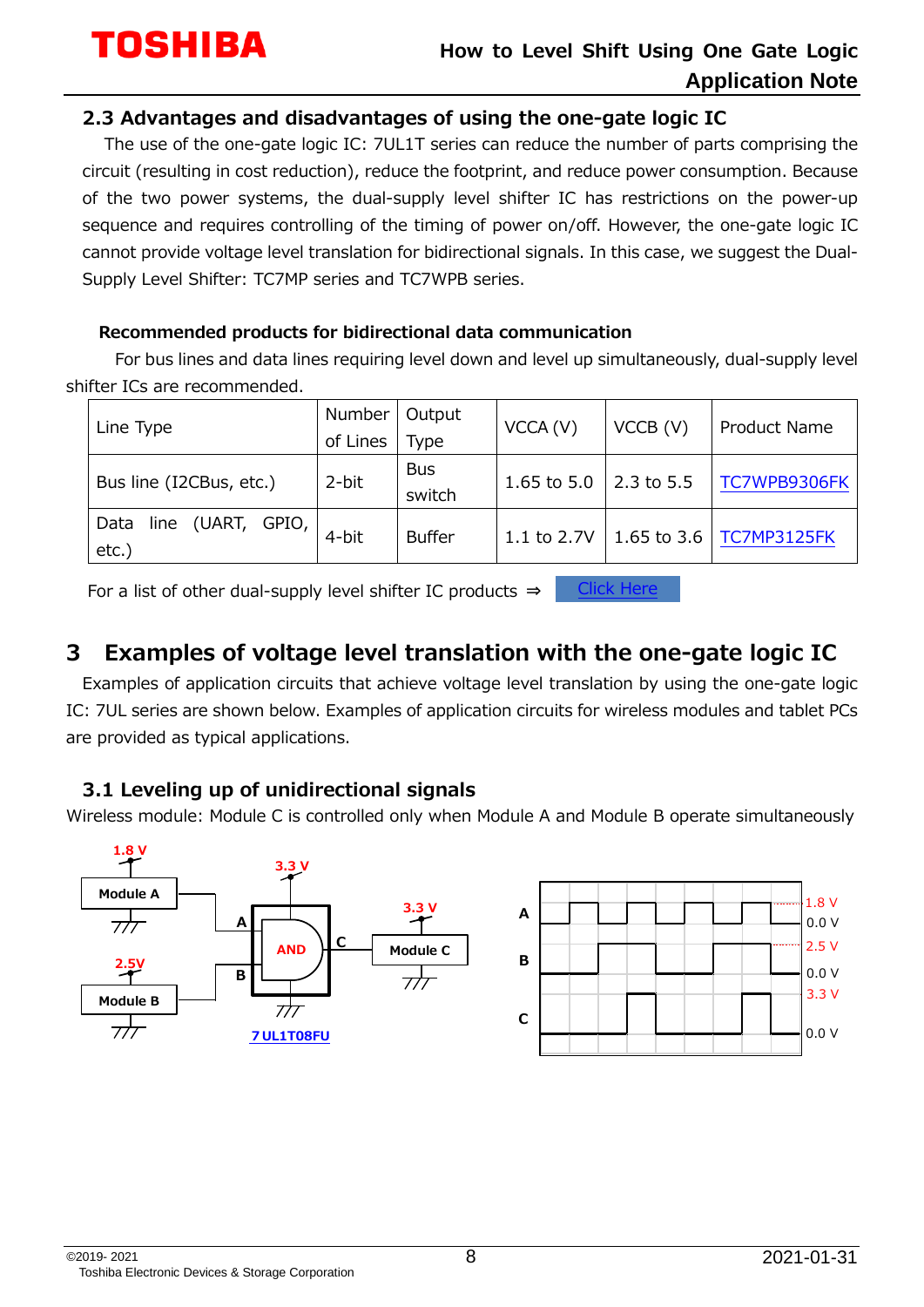#### <span id="page-8-0"></span>**3.2 Leveling down of unidirectional signals**

 Tablet PC: Main Processor C controls Controller D depending on the states of Controller A and Sub Processor B

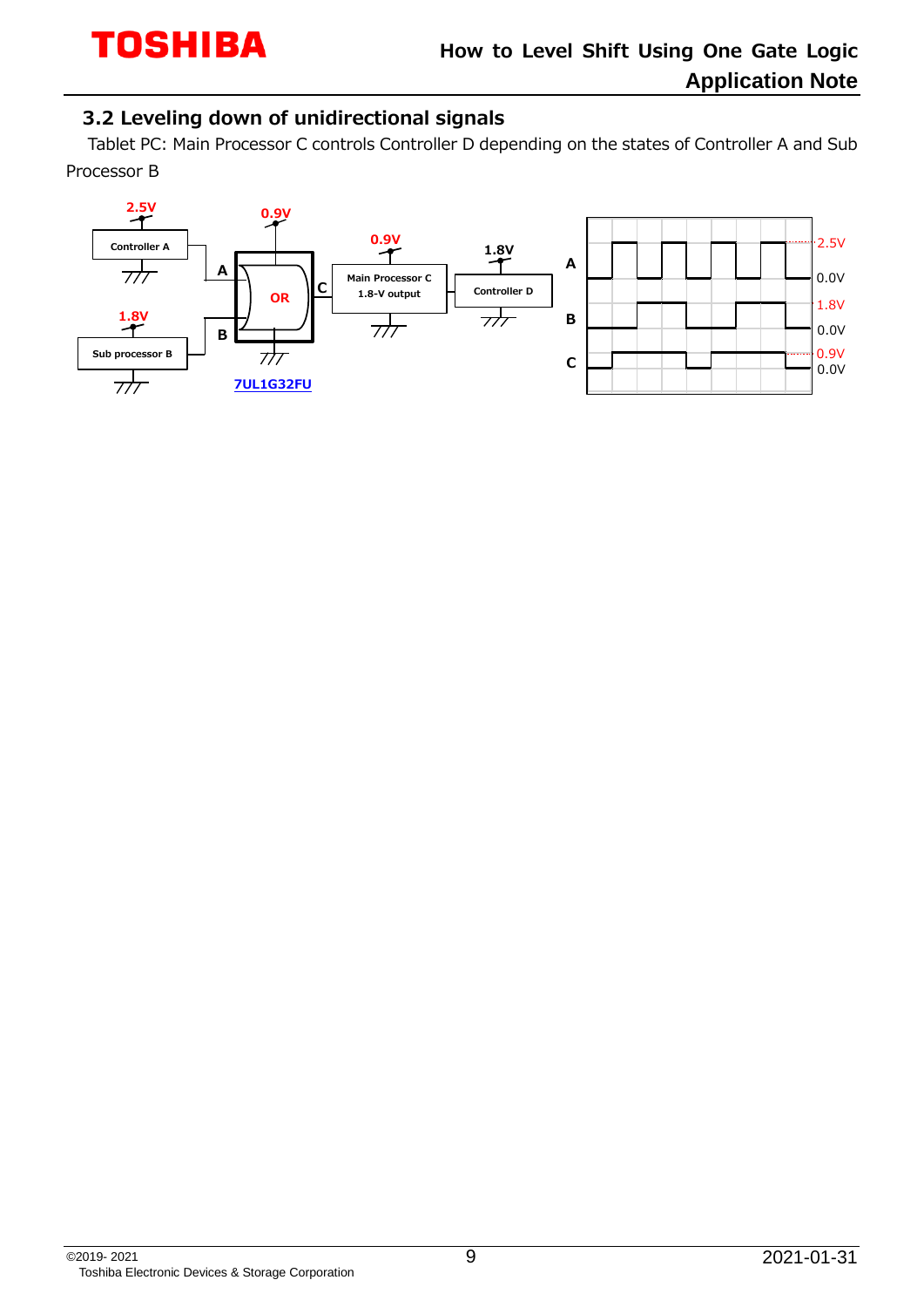#### <span id="page-9-0"></span>**4. Summary**

Conventionally, a dual-supply level shifter IC has been used for voltage level translation. However, the same operation can be achieved more easily at lower costs by using the single-supply one-gate logic IC: 7UL series.

For single-supply one-gate logic ICs with the level shift function ⇒ **Click Her** 

For Toshiba's other one-gate logic IC products ⇒ **[Click Here](https://toshiba.semicon-storage.com/list/index.php?code=param_505®ion=apc&lang=enutm_campaign=x34_en_x345_SRC_LMOS_LevelShift-ANE)**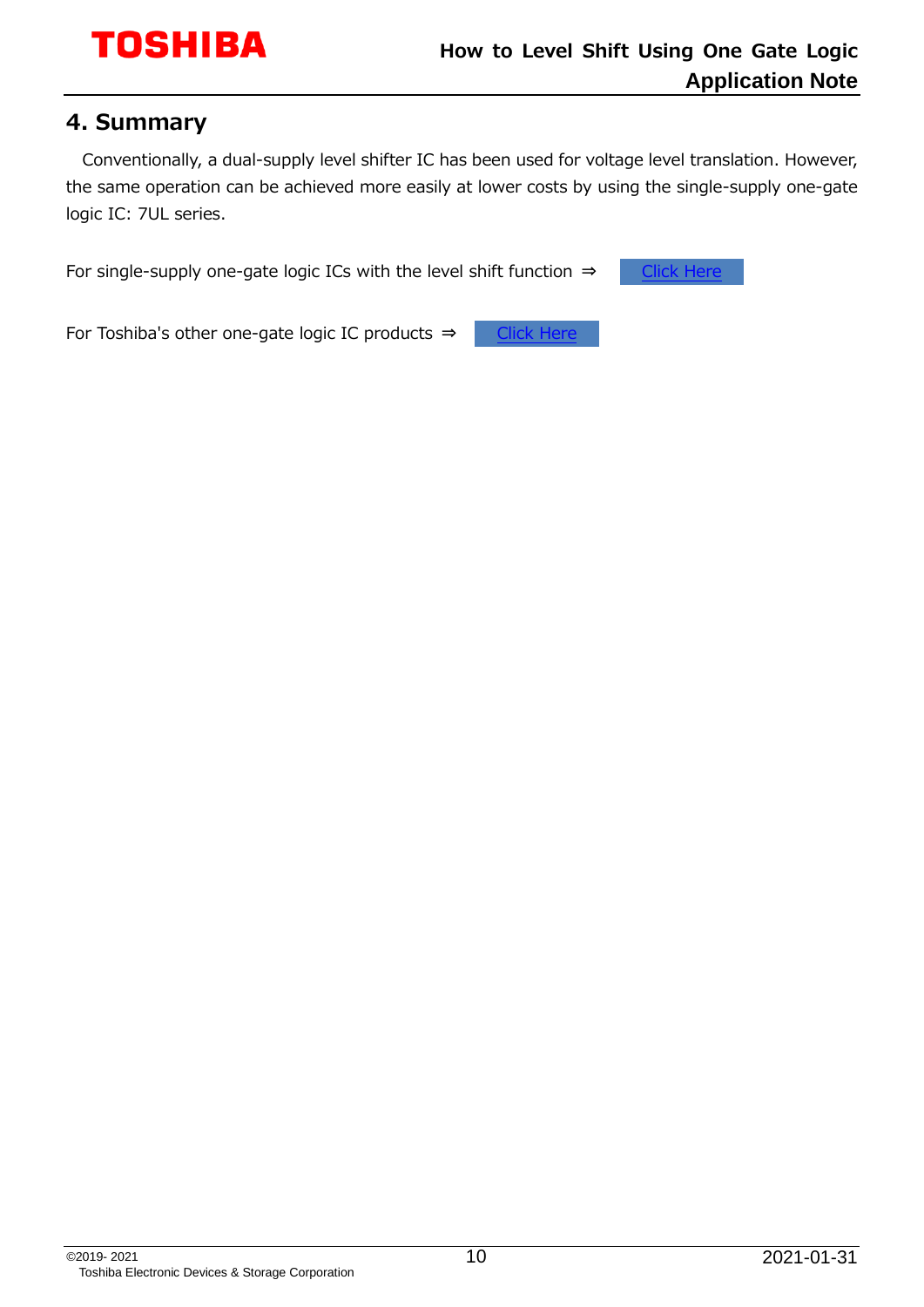

#### **5 Related LINK**

- Product Line Ups (Catalog)
- Product Line Ups (Parametric Search)
- Stock Check & Purchase
- FAQ of Logic ICs
- Application Note